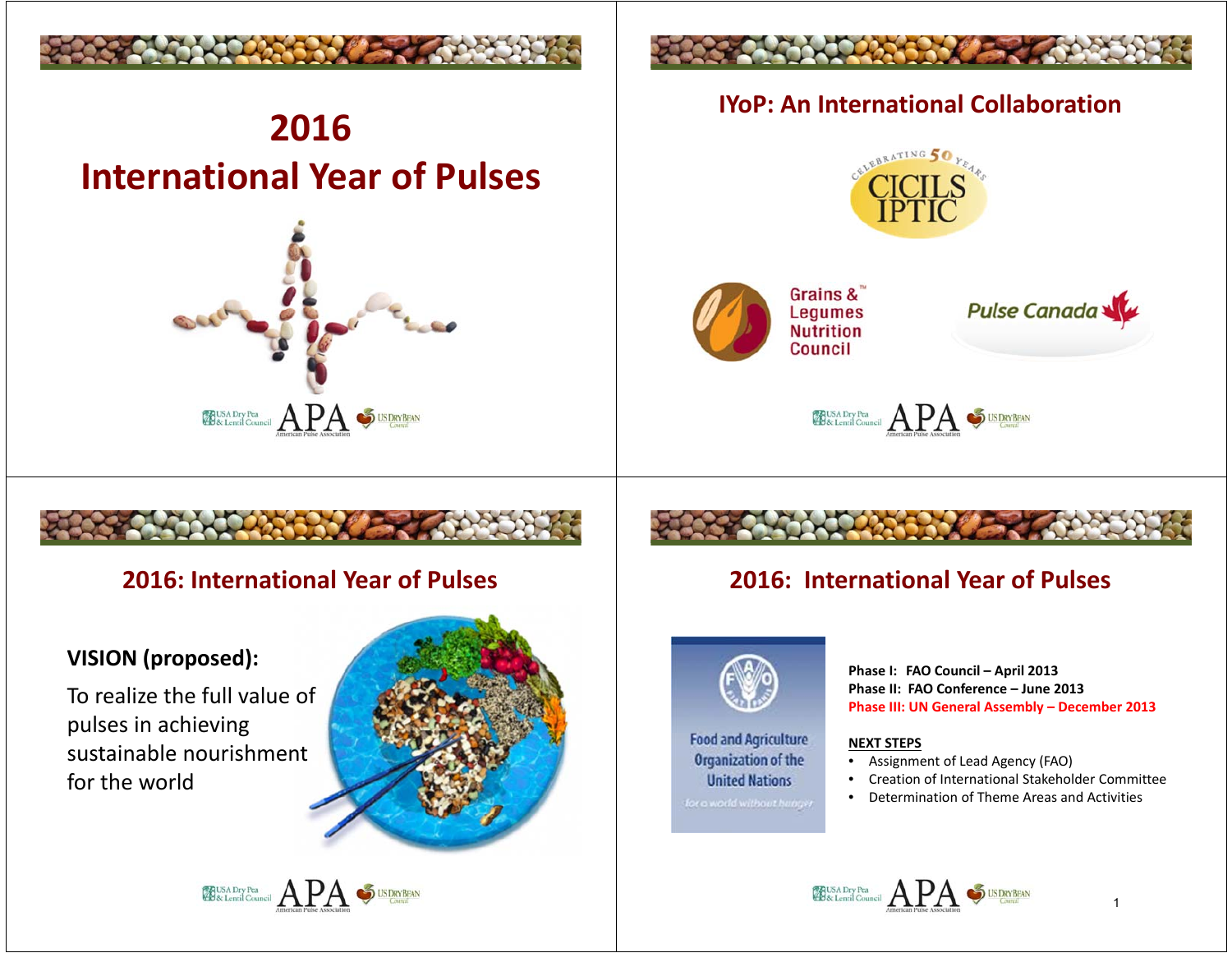### **2016: International Year of Pulses**

### **KEY MESSAGES (proposed)**

#### **Pulses:**

- Are nutrient dense
- Are a good source of non-animal protein
- Are very high in fiber
- Have more protein and fiber than any other vegetable
- Use half the non-renewable energy inputs of other crops
- Are a low carbon footprint food
- Improve the sustainability of cropping systems



# **2016: International Year of Pulses**

### **OBJECTIVES (proposed):**

• Increase global awareness/interest of consumers, governments, food industry and NGOs in pulses and their health, nutrition and environmentally sustainable benefits



### **2016: International Year of Pulses**

### **OBJECTIVES (proposed)**

- Increase pulse contribution to daily protein needs
- Increase in pulse production by small land holders/women farmers to improve food security in high risk areas



# **2016: International Year of Pulses**

### **OBJECTIVES (proposed)**

• Increase awareness among consumers, food industry and governments of the link between pulse consumption/diet quality and management of non-communicable diseases

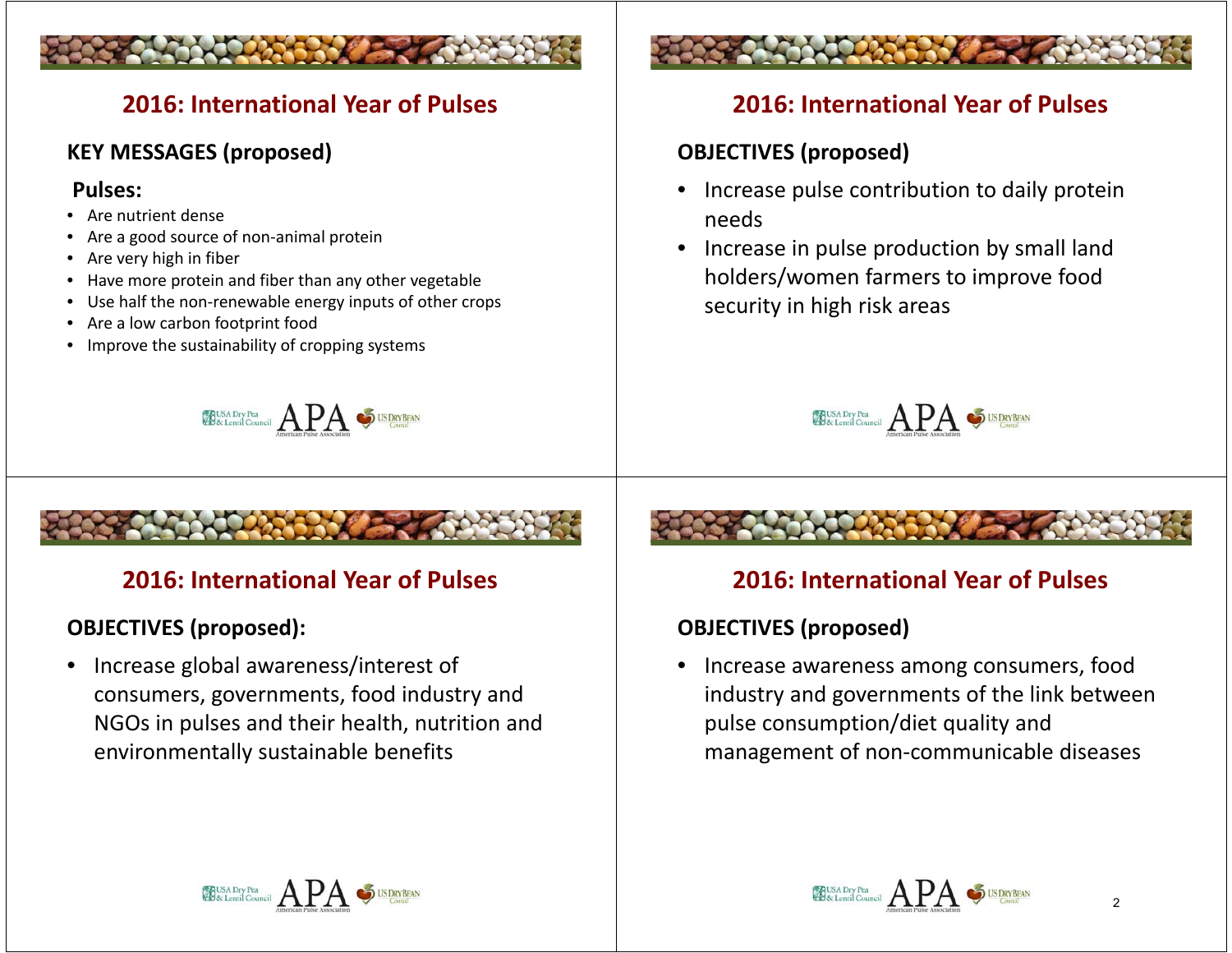# **2016: International Year of Pulses**

### **OBJECTIVES (proposed):**

- • Develop an internationally coordinated health and nutrition research strategy through engagement with governments, researchers, NGOs, associations, etc.
- • Improve the regulatory framework in which trade occurs to enhance food security and reduce price volatility

EUSA Dry Ra APA SUSDRY BEAN

# **Only 3 Previous Food International Years 2013: International Year of Quinoa**



R OF RICE  $2004$ 







### **2016: International Year of Pulses**

### **OBJECTIVES (proposed)**

• Improve production performance (yield, disease control, variety availability, etc.) so that pulses can contribute to sustainable development of cropping systems around the world



**Scientific symposium held at Washington State University – August, 2013**

- 100 registered attendees from 23 countries
- 4 guest Bolivian farmers
- **IMPACT???**



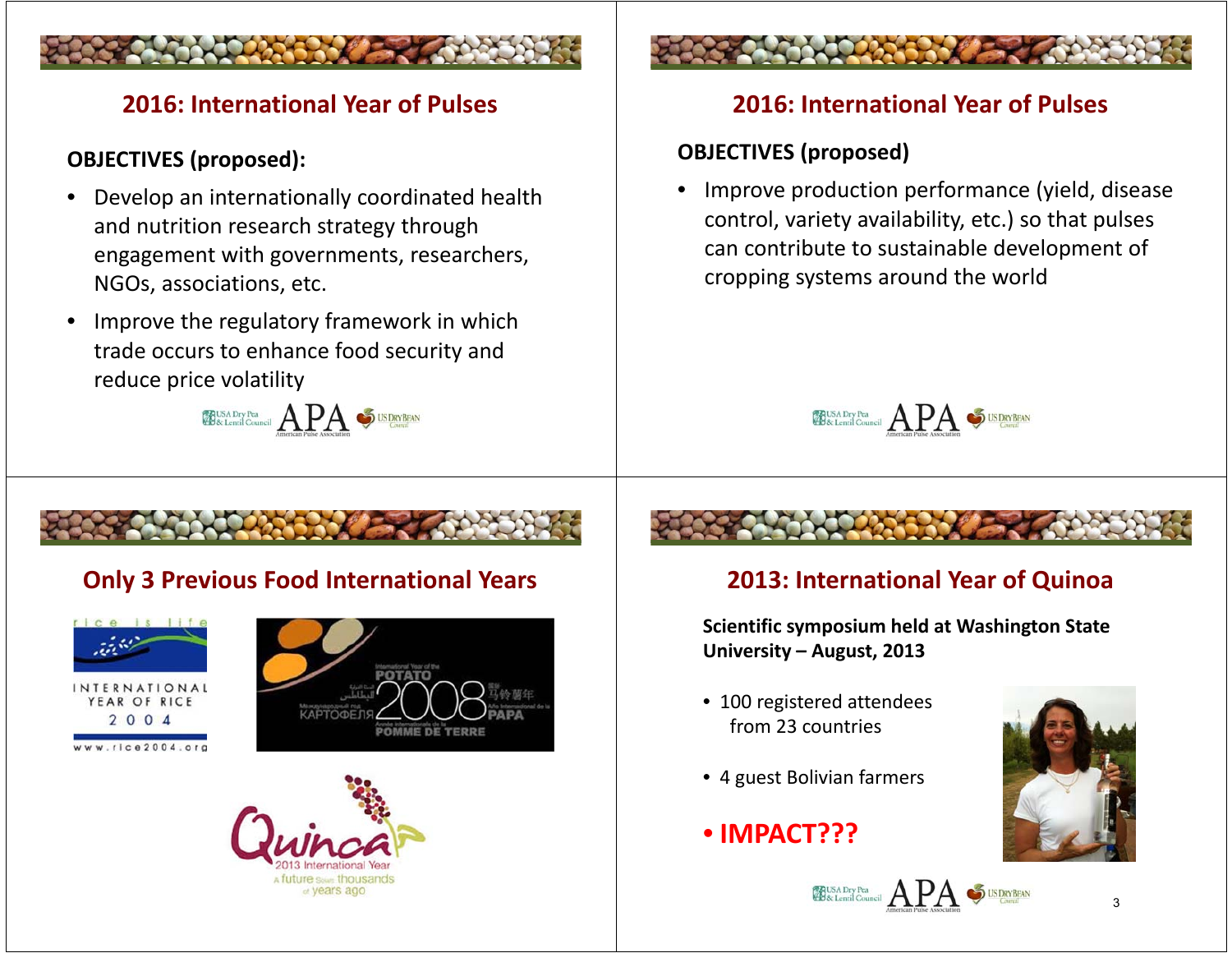

# **Production & Food Security**

### **OBJECTIVES (proposed)**

- • Highlight the role of pulse crops to facilitate international development goals
- $\bullet$  Increase global pulse acreage, increase food security
- •Engage governments to promote pulse research
- $\bullet$  Development of international pulse productivity strategy



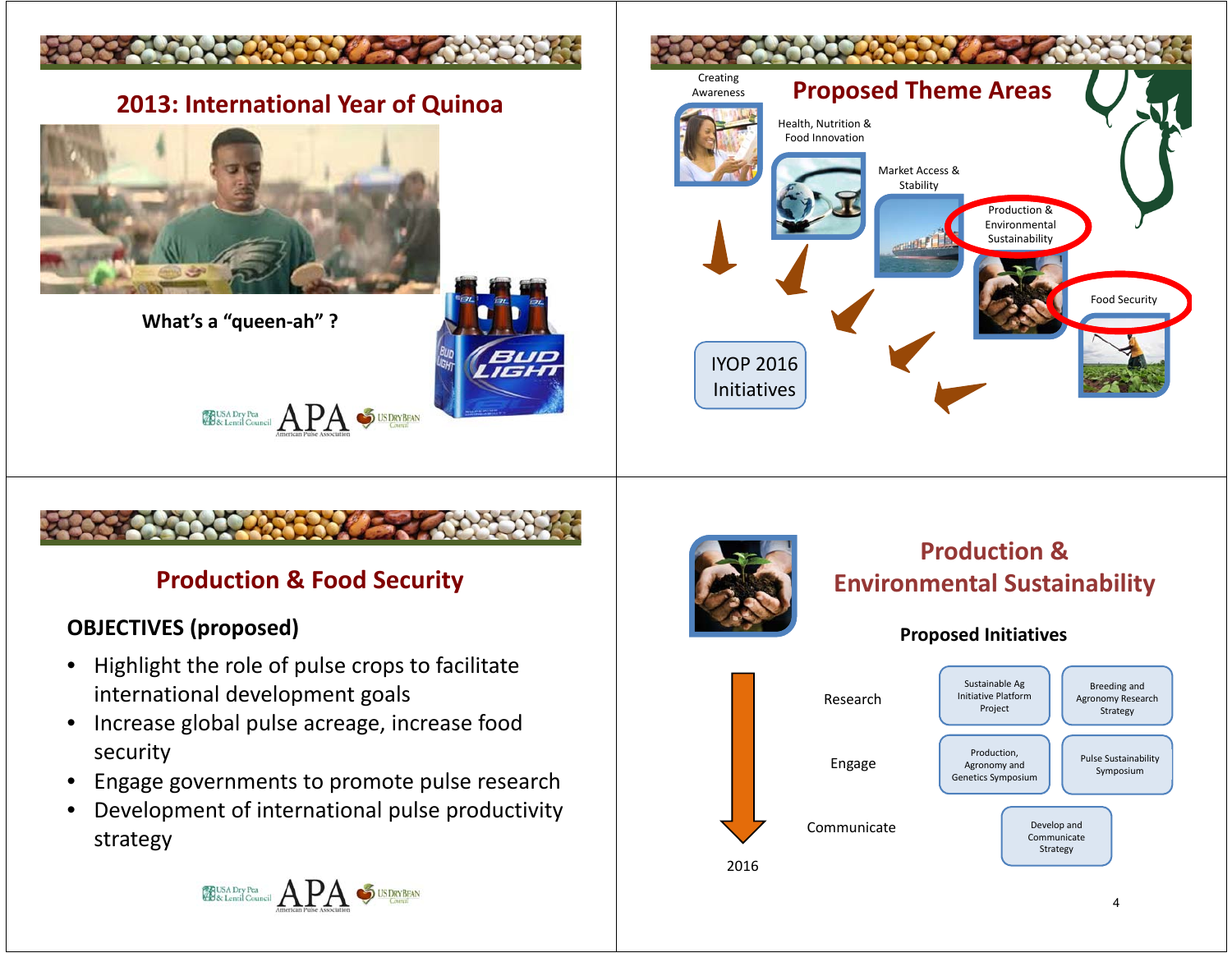

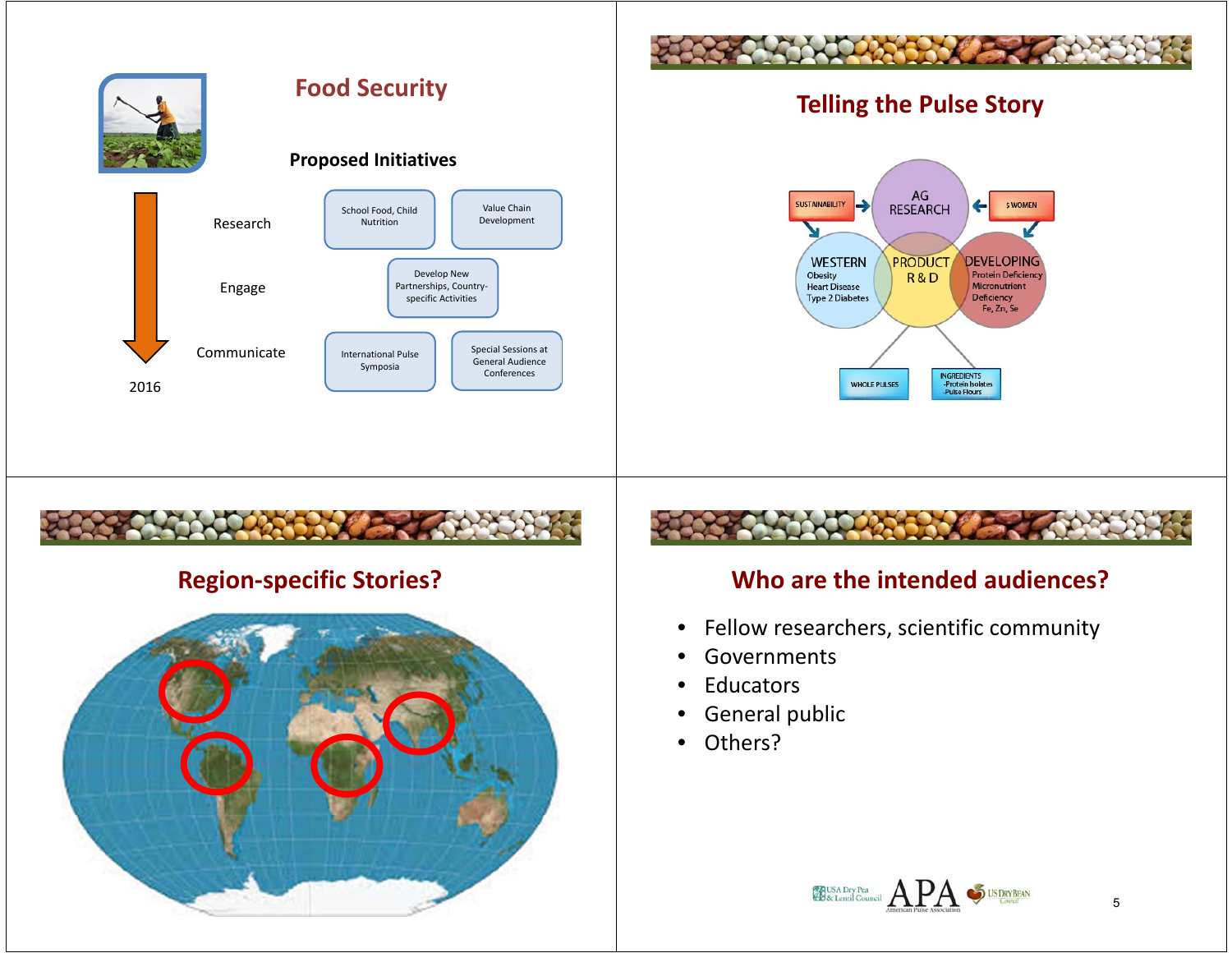